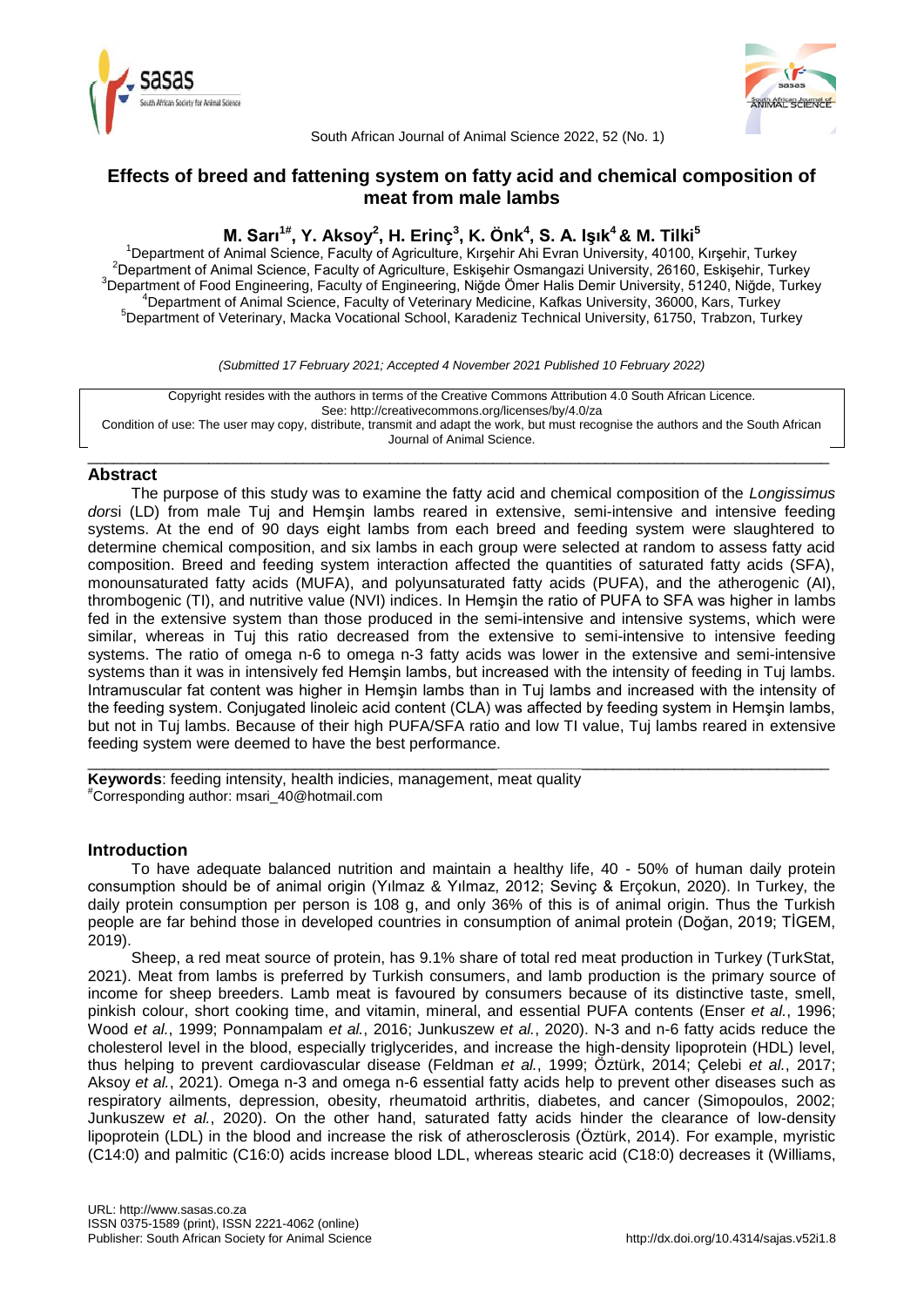2000; Junkuszew *et al.*, 2020). For this reason, many researchers have stated that the n-6 to n-3 ratio in the diet should be from 5 : 1 to 3 : 1 and that of PUFA to SFA should be higher than 0.45 (Wood *et al.*, 1999; Ribeiro *et al.*, 2011; Aksoy *et al.*, 2021).

Conjugated linoleic acid, an omega-6 essential fatty acid, includes the geometric and positional isomers of linoleic acid (Williams, 2000; Eynard & Lopez, 2003; Kurban & Mehmetoğlu, 2006; Demirok & Kolsarıcı, 2010; Ulus & Gücükoğlu, 2017). It increases immune system function, has anti-carcinogenic effects, and inhibits the development of arteriosclerosis, thus having beneficial effects in terms of human health (Ulus & Gücükoğlu, 2017; den Hartigh, 2019). Additional effects of CLA include reducing body fat and insulin resistance, supporting the immune system, and increasing bone density and muscle mass (Kurban & Mehmetoğlu, 2006; Çelebi & Kaya, 2008; Lehnen *et al.*, 2015; Ulus & Gücükoğlu, 2017; Yılmaz & Şanlier, 2017). The CLA isomers 9-cis, 11-trans are formed by bacterial hydrogenation of dietary linoleic acid in ruminants (Williams, 2000; Kurban & Mehmetoğlu, 2006; Demirok & Kolsarıcı, 2010). Therefore, CLA is higher in meat from ruminant animals (Lehnen *et al.*, 2015). When fresh beef, veal, and lamb were evaluated, the highest CLA ratio was found in lamb meat (approximately 5.6 mg g<sup>-1</sup> fat) (Kurban & Mehmetoğlu, 2006; Schmid *et al.*, 2006). The importance of lamb meat increases daily because of its high CLA and PUFA contents and because of consumer preferences for easy cooking, low loss, healthy meat. Therefore, researchers often focus on tissue fatty acid composition in lamb meats.

Tissue fatty acid composition in lambs is affected by factors such as feeding and production system (Cividini *et al.*, 2014; Ekiz *et al.*, 2019), slaughter weight (Yakan & Ünal, 2010; Aksoy & Ulutaş, 2016; Ekiz *et al.*, 2019), breed (Aksoy *et al.*, 2019; Budimir *et al.*, 2020), gender (Horcada-Ibáñez *et al.*, 2009; Vnučec *et al.*, 2016), and the muscle being analysed (Horcada-Ibáñez *et al.*, 2009; Aksoy *et al.*, 2019). Few studies describe the fatty acid composition of Hemşin and Tuj lambs in reared in different production systems. This study was carried out to determine the tissue fatty acid composition of the *LD* muscle from Hemşin and Tuj lambs produced in extensive, semi-intensive and intensive feeding systems.

## **Material and Methods**

Approval was received by the Animal Experiments Local Ethics Committee of Kafkas University (Decision no: KAUHADYEK/2011-10). The study was conducted at the Application and Research Farm of the Faculty of Veterinary Medicine, Kafkas University for 90 days in the summer of 2012.

Male Hemşin lambs ( $n = 24$ ), weaned at the age of three months, were purchased from Artvin province. Male Tuj lambs (n = 24), weaned at the age of three months, were obtained from Kafkas University Veterinary Faculty farm. Ten days after they had been apapted to pasture and concentrate mixture, the study randomly assigned eight lambs of each breed to the extensive, semi-intensive and intensive feeding systems. Medication against internal and external parasites was given lambs prior to the study. Lambs assigned to the extensive system were pasture fed for eight hours a day. Those in the semi-intensive sytem grazed on pasture and were given concentrate feed ad libitum. The lambs in the intensive system were given concentrate feed ad libitum and 270 g grass hay daily. The nutritive content of the pasture was determined periodically by mowing it to collect samples of the forage. Dry matter, organic matter, crude ash, crude protein, crude fat, crude cellulose, and nitrogen free extract contents were determined as prescribed by AOAC (1990). The nutrient profile of the pasture is presented in Table 1.

**Table 1** Nutritional profile of pasture used for to impose differences in feeding system for lambs in the study of fatty acid profiles of their meat

| Time          | Dry matter | Organic<br>matter | Ash  | Crude<br>protein | Crude<br>Crude<br>cellulose<br>fat |       | Nitrogen-free<br>extract |  |
|---------------|------------|-------------------|------|------------------|------------------------------------|-------|--------------------------|--|
|               |            |                   |      |                  |                                    |       |                          |  |
| First mowing  | 26.25      | 23.85             | 2.30 | 3.55             | 0.69                               | 8.40  | 11.35                    |  |
| Second mowing | 32.35      | 30.10             | 2.30 | 2.70             | 0.99                               | 9.70  | 16.68                    |  |
| Third mowing  | 36.40      | 33.90             | 2.75 | 3.50             | 1.05                               | 12.66 | 16.70                    |  |

Average daily gain of Hemşin lambs in the extensive, semi-intensive and intensive systems was 121 g, 202 g and 213 g, respectively. Daily live weight gain of Tuj lambs in the extensive, semi-intensive and intensive systems was 118 g, 230 g and 221 g, respectively. The average concentrate feed consumptions of Hemşin and Tuj lambs per animal in the semi-intensive and intensive systems were 700 g and 1140 g. The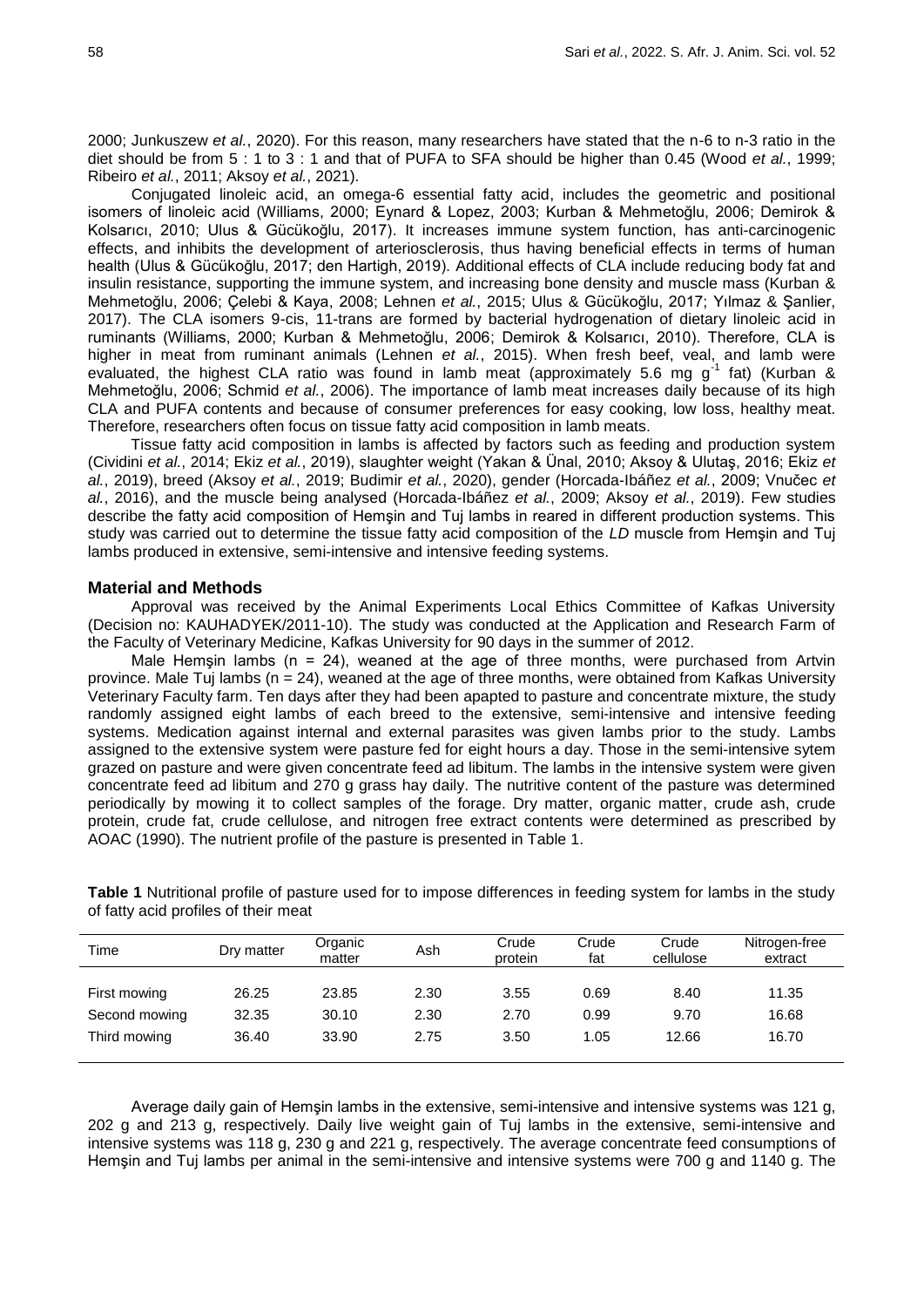concentrate feed consisted of 17.10% CP and 2910 kcal  $kg<sup>-1</sup>$  metabolizable energy (NRC, 1985) and was prepared by a commercial company. Roughage was obtained from the Faculty of Veterinary Medicine farm.

After 90 days, eight randomly chosen lambs from each group were slaughtered to determine the chemical composition of the *LD*. In addition, six lambs in each group were randomly selected to assess the fatty acid content of the *LD*. After slaughter, the carcasses were kept at 4 °C for 24 hours. The *LD* muscle was then removed. The average slaughter weight of Hemşin and Tuj lambs in the extensive, semi-intensive and intensive systems were 32.45 and 31.00 kg, 43.17 and 41.67 kg, and 41.48 and 39.67 kg, respectively.

To determine fatty acid composition, 100 g *LD* muscle was removed and the fatty and connective tissues were detached with chloroform and methanol (2 : 1) and cold extraction (Folch *et al.,* 1957). After extraction, the triglyceride fatty acid was obtained in the lipid and converted into methyl ester (Anonymous, 1987). The fatty acid content of the *LD* muscle was analysed with a SHIMADZU - G 2010 Plus (Japan) gas chromatography device and a DB - 23 silica capillary column (60 m x 0.25 mm I.D. and 0.25 µm film thickness). Injector, column and detector heats were 230, 190 and 240 °C, respectively. Split ratio was 60 to 1. Carrier gas was helium at 0.5 mL/min ratio. Supelco 37 FAME mixture (C4-C24) and CLA 9t,11t, CLA 9c,11t and CLA 10t,12c (Sigma Aldrich) were used as external standards to identify the fatty acid. CLA 9t, 11t was not detected in all samples. Therefore total CLA was reported herein as the sum of CLA 9c,11t and CLA 10t,12c. The results were expressed as weight percentage (g per 100 g total fatty acid). The AI, TI, and NVI were calculated according to Garaffo *et al.* (2011) and Yakan and Ünal (2010).

The *LD* muscle samples were ground and then homogenized to determine the chemical composition. The DM, CP, and ash contents of the samples were measured according to the AOAC (1990). The intramuscular fat (IMF) content was assessed using the method of Okeudo and Moss (2007).

The data were analysed using the general linear model procedure of SPSS release 12 (SPSS Inc., Chicago, Illinios, USA). The model included the effects of breed, feeding system and two-factor interaction. Duncan's test was used to detect the differences between mean values. Effects were considered significant at the 0.05 level of probability.

## **Results and Discussion**

Table 2 presents the means for the two-factor interaction of breed and feeding system for individual fatty acids. This was significant for eight of the 18 individual fatty acids. Least squares means for the main effects could be calculated by averaging the appropriate means reported in the table. On average, the concentration of palmitic acid (C16:0) increased with the intensity of the feeding system and was higher in Hemşin than Tuj lambs. In Hemşin lambs the concentration of stearic acid (C18:0) was similar when they were raised in the extensive and semi-intensive feeding systems, but increased under intensive management. In contrast, the Tuj lambs exhibited similar quantities of stearic acid in the extensive and intensive systems, but this was reduced under semi-intensive management. In Hemşin lambs the concentrations of oleic acid (C18:1) were similar when they were raised under semi-intensive and intensive systems, but reduced for those in the extensive system. In contrast, the quantities of C18:1 in the Tuj increased with the intensity of the feeding system.

Table 3 shows the effect of the breed by feeding system interaction on various indicies of the individual fatty acids. The AI indicates the relationship between SFAs that favour the adhesion of lipids to cells in the immune and circulatory systems to the MUFA and n-3 and n-6 PUFA, which inhibit aggregation of plaque and prevent the coronary diseases. In this study, the AI of the Tuj lambs was little affected by the intensity of the feeding system, whereas the Hemşin lambs showed increased AI as the intensity of the feeding system rose from extensive to semi-intensive to intensive. The TI is somewhat similar to the AI and indicates the tendency to form clots in blood vessels (Ulbricht & Southgate 1991; Vacca *et al.*, 2008). The TI increased with the intensity of the feeding system in both breeds, but the increase was larger and its levels were generally higher in Hemşin lambs than in Tuj lambs. The NVI refelcts the ratio of C18 fatty acids to C16:0 SFA and as such may indicate differences in the partioning of energy from these major dietary sources of fat. The NVI of fat from the *LD* of Hemşin lambs was higher in the extensive system than in the semi-intensive and intensive systems, which were similar to each other. In contrast, the Tuj lambs had higher NVI under extensive and intensive management and lower when reared in the semi-intensive system.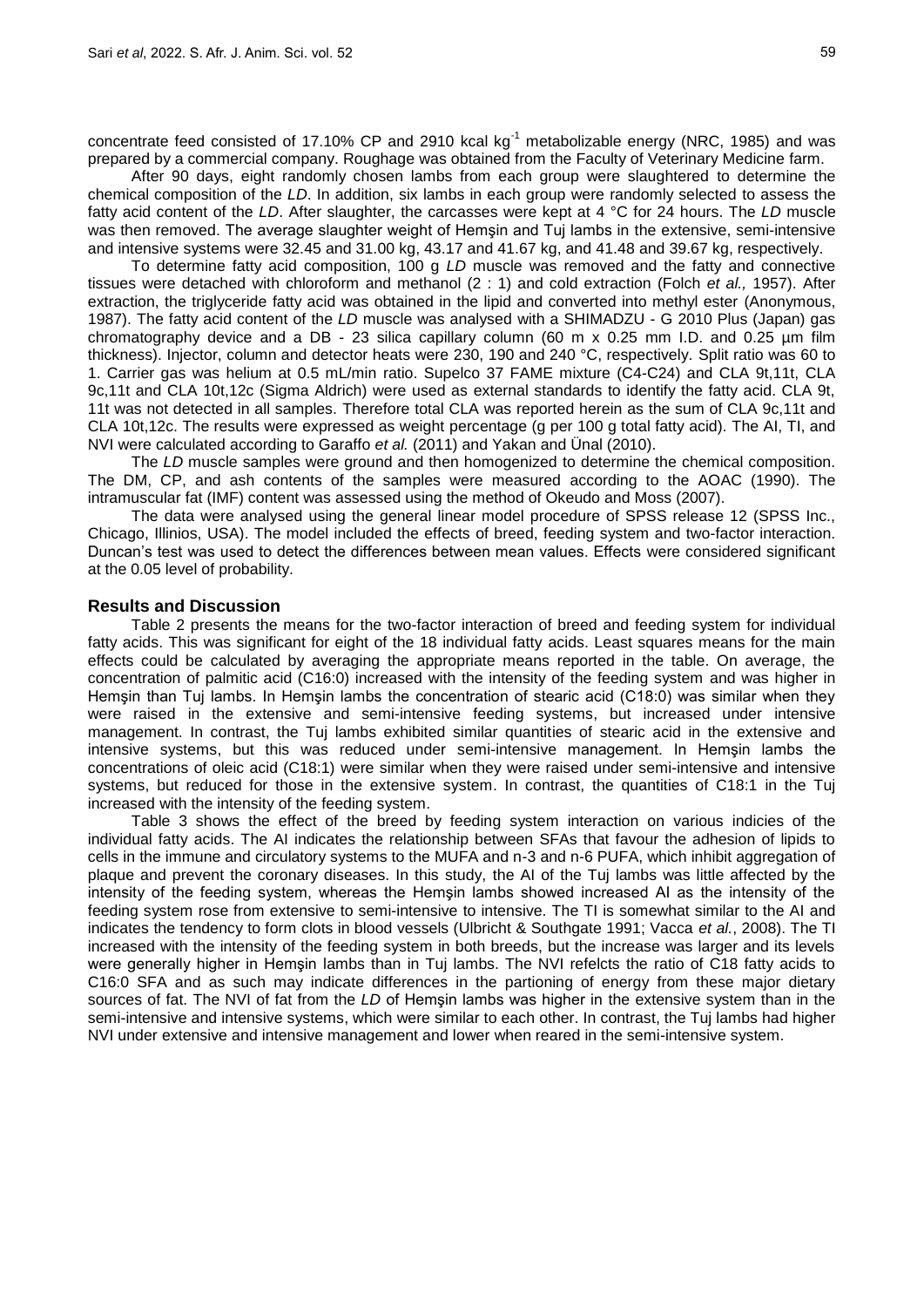| Fatty acids |               | Treatments    |               |             |               |        |                 |              | P-values |             |  |
|-------------|---------------|---------------|---------------|-------------|---------------|--------|-----------------|--------------|----------|-------------|--|
|             | $H \times EX$ | $H \times SI$ | $H \times IN$ | <b>TxEX</b> | $T \times SI$ | T x IN | SE <sup>1</sup> | <b>Breed</b> | System   | Interaction |  |
| C14:0       | 1.95          | 2.55          | 2.20          | 2.48        | 2.70          | 2.51   | 0.147           | 0.005        | 0.014    | 0.378       |  |
| C15:0       | 0.43          | 0.31          | 0.24          | 0.42        | 0.31          | 0.32   | 0.032           | 0.315        | 0.000    | 0.274       |  |
| C16:0       | 21.05         | 23.83         | 23.97         | 20.52       | 22.80         | 20.96  | 0.250           | 0.000        | 0.000    | 0.471       |  |
| C17:0       | 1.24          | 1.03          | 1.24          | 1.17        | 0.97          | 1.02   | 0.049           | 0.005        | 0.001    | 0.169       |  |
| C18:0       | 20.17         | 19.99         | 21.68         | 16.47       | 15.48         | 16.88  | 0.219           | 0.000        | 0.000    | 0.012       |  |
| C20:0       | 0.14          | 0.13          | 0.10          | 0.12        | 0.12          | 0.10   | 0.013           | 0.265        | 0.065    | 0.571       |  |
| C22:0       | 1.31          | 0.42          | 0.28          | 1.57        | 0.64          | 0.41   | 0.103           | 0.012        | 0.000    | 0.768       |  |
| C14:1       | 0.20          | 0.13          | 0.07          | 0.16        | 0.11          | 0.12   | 0.017           | 0.878        | 0.000    | 0.025       |  |
| C15:1       | 0.13          | 0.13          | 0.05          | 0.12        | 0.10          | 0.13   | 0.017           | 0.250        | 0.080    | 0.010       |  |
| C16:1       | 1.63          | 2.07          | 1.29          | 1.95        | 2.19          | 1.97   | 0.077           | 0.000        | 0.000    | 0.002       |  |
| C17:1       | 0.50          | 0.44          | 0.50          | 0.59        | 0.51          | 0.56   | 0.029           | 0.013        | 0.119    | 0.887       |  |
| C18:1       | 35.05         | 39.55         | 39.14         | 33.61       | 36.99         | 39.87  | 0.251           | 0.000        | 0.000    | 0.000       |  |
| C20:1       | 0.23          | 0.17          | 0.13          | 0.14        | 0.14          | 0.13   | 0.021           | 0.003        | 0.004    | 0.030       |  |
| C18:2 n-6   | 8.47          | 4.74          | 5.59          | 11.17       | 10.43         | 8.47   | 0.162           | 0.000        | 0.000    | 0.000       |  |
| $C18:3 n-3$ | 2.55          | 1.22          | 0.66          | 3.00        | 1.56          | 0.71   | 0.115           | 0.003        | 0.000    | 0.153       |  |
| C20:2 n-6   | 0.31          | 0.19          | 0.25          | 0.64        | 0.44          | 0.35   | 0.064           | 0.000        | 0.011    | 0.146       |  |
| C20:3 n-3   | 0.28          | 0.17          | 0.19          | 0.39        | 0.29          | 0.23   | 0.042           | 0.006        | 0.008    | 0.536       |  |
| C20:4 n-6   | 3.17          | 1.33          | 1.70          | 4.66        | 3.46          | 2.57   | 0.150           | 0.000        | 0.000    | 0.000       |  |

**Table 2** Significance levels for the effect of breed, feeding system and their interaction on fatty acid composition (wt, %) of *Longissimus dorsi* muscle from Hemşin and Tuj lambs fed in extensive, semi-intensive and intensive feeding systems

T: Tuj; H: Hemşin; EX: extensive; SI: semi -intensive; IN: intensive<br><sup>1</sup>If SE are required for the breed average, this value can be divided by 1.73. Likewise if SE are required for the feeding system average, this value ca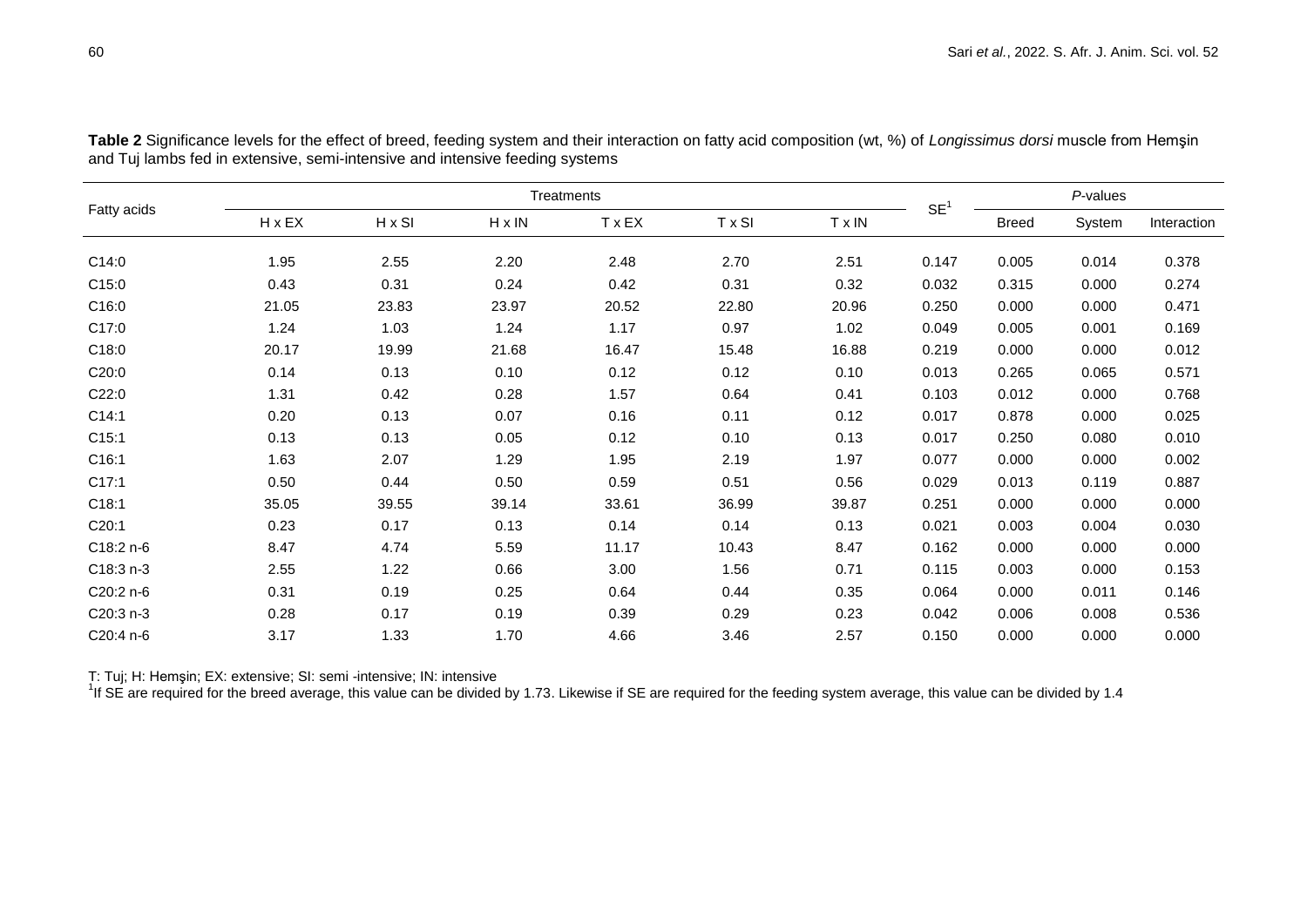|                                    | Treatments    |               |               |               |        |       |           | P-values     |        |             |
|------------------------------------|---------------|---------------|---------------|---------------|--------|-------|-----------|--------------|--------|-------------|
| Fatty acid indices                 | $H \times EX$ | $H \times SI$ | $H \times IN$ | $T \times EX$ | T x SI | Tx IN | <b>SE</b> | <b>Breed</b> | System | Interaction |
| Saturated fatty acids (SFA)        | 46.28         | 48.27         | 49.72         | 42.74         | 43.03  | 44.20 | 0.317     | 0.000        | 0.000  | 0.004       |
| Monounsaturated fatty acids        | 37.72         | 42.49         | 41.17         | 36.57         | 40.04  | 42.77 | 0.272     | 0.003        | 0.000  | 0.000       |
| Conjugated linoleic acid           | 1.23          | 1.61          | 0.73          | 0.83          | 0.75   | 0.71  | 0.090     | 0.000        | 0.000  | 0.000       |
| Polyunsaturated fatty acids (PUFA) | 16.00         | 9.24          | 9.12          | 20.69         | 16.93  | 13.04 | 0.307     | 0.000        | 0.000  | 0.000       |
| <b>PUFA/SFA</b>                    | 0.35          | 0.19          | 0.18          | 0.48          | 0.39   | 0.30  | 0.008     | 0.000        | 0.000  | 0.000       |
| Omega n-3 fatty acids              | 2.83          | 1.38          | 0.85          | 3.39          | 1.85   | 0.93  | 0.124     | 0.000        | 0.000  | 0.110       |
| Omega n-6 fatty acids              | 11.95         | 6.25          | 7.54          | 16.47         | 14.32  | 11.39 | 0.254     | 0.000        | 0.000  | 0.000       |
| $n - 6/n - 3$                      | 4.26          | 4.53          | 9.11          | 4.94          | 7.83   | 12.81 | 0.658     | 0.000        | 0.000  | 0.036       |
| Atherogenic index                  | 0.52          | 0.58          | 0.61          | 0.46          | 0.46   | 0.48  | 0.013     | 0.000        | 0.000  | 0.022       |
| Thrombogenic index                 | 0.85          | 0.96          | 1.03          | 0.74          | 0.80   | 0.85  | 0.015     | 0.000        | 0.000  | 0.044       |
| Nutritive value index              | 2.63          | 2.50          | 2.54          | 2.44          | 2.30   | 2.47  | 0.028     | 0.000        | 0.000  | 0.010       |

**Table 3** Significance levels for the effect of breed, feeding system and their interaction on fatty acid composition (wt, %) of *Longissimus dorsi* muscle from Hemşin and Tuj lambs fed in extensive, semi-intensive and intensive feeding systems

T: Tuj; H: Hemşin; EX: extensive; SI: eemi-intensive; IN: intensive<br><sup>1</sup> If SE are required for the breed average, this value can be divided by 1.73. Likewise if SE are required for the feeding system average, this value ca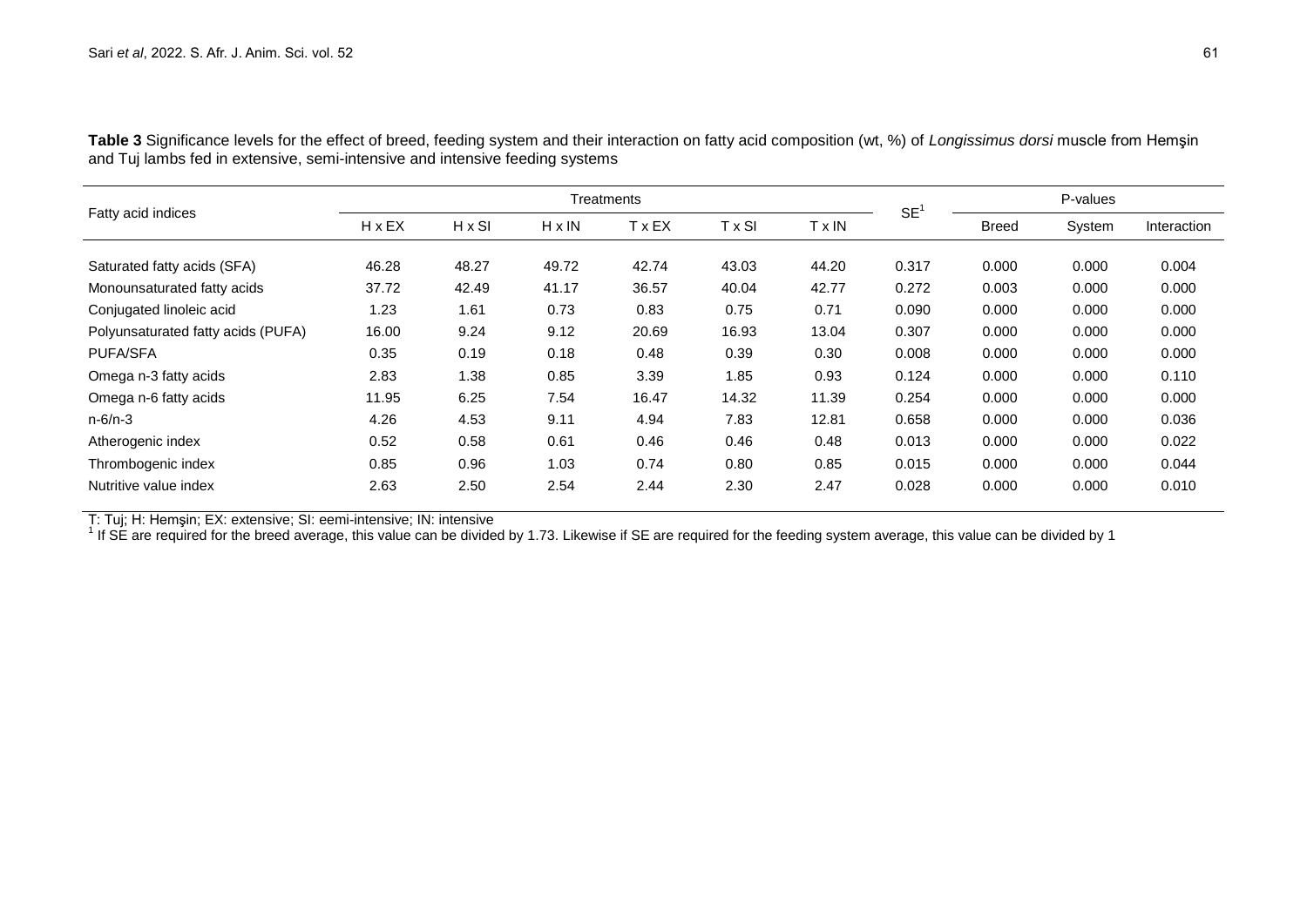Table 4 shows the results for chemical composition of LD. The interaction of breed and feeding system was not significant, excpet for the CP content of the LD. For the Tuj lambs, CP content of their LD muscle was lowest when they were reared in the extensive system and higher in the semi-intensive and intensive systems which were similar. The CP content of the LD from the Hemşin lambs was not affected by the feeding system. Breed had signifcant effects on IMF and moisture (or conversely DM) content of the LD with Hemşin lambs having a drier muscle with more IMF than Tuj lambs. The feeding system also affected IMF and the moisture content of the LD with both IMF and dry matter content increasing as the feeding system was intensified.

| Traits                                              | N  | IMF, %                  | A, %            | DM, %                 | M, %                     | CP, %            |
|-----------------------------------------------------|----|-------------------------|-----------------|-----------------------|--------------------------|------------------|
| Breed P-values                                      |    | 0.001                   | 0.696           | 0.018                 | 0.019                    | 0.641            |
| Tuj                                                 | 24 | $1.00 \pm 0.10$         | $1.10 \pm 0.01$ | $22.71 \pm 0.19$      | $77.24 \pm 0.19$         | $20.61 \pm 0.17$ |
| Hemşin                                              | 24 | $1.42 \pm 0.10$         | $1.10 \pm 0.01$ | $23.22 \pm 0.14$      | $76.73 \pm 0.14$         | $20.70 \pm 0.13$ |
| Feeding system P-values                             |    | 0.001                   | 0.191           | 0.006                 | 0.006                    | 0.196            |
| Extensive                                           | 16 | $0.99 \pm 0.11^b$       | $1.11 \pm 0.01$ | $22.51 \pm 0.24^b$    | $77.43 \pm 0.23^{\circ}$ | $20.42 \pm 0.23$ |
| Semi-intensive                                      | 16 | $1.07 \pm 0.13^{\circ}$ | $1.09 \pm 0.01$ | $23.00 \pm 0.21^{ab}$ | $76.95 \pm 0.20^{ab}$    | $20.84 \pm 0.18$ |
| Intensive                                           | 16 | $1.57 \pm 0.12^a$       | $1.09 \pm 0.01$ | $23.38 \pm 0.14^a$    | $76.58 \pm 0.14^{\circ}$ | $20.71 \pm 0.13$ |
| Interaction of breed and<br>feeding system P-values |    | 0.138                   | 0.458           | 0.075                 | 0.081                    | 0.008            |
| Tuj: extensive                                      | 8  | $0.92 \pm 0.16$         | $1.10 \pm 0.01$ | $21.94 \pm 0.35$      | $77.99 \pm 0.35$         | $19.92 \pm 0.35$ |
| Tuj: semi-intensive                                 | 8  | $0.70 \pm 0.11$         | $1.09 \pm 0.01$ | $22.77 \pm 0.21$      | $77.18 \pm 0.19$         | $20.98 \pm 0.21$ |
| Tuj: intensive                                      | 8  | $1.38 \pm 0.17$         | $1.10 \pm 0.01$ | $23.40 \pm 0.19$      | $76.55 \pm 0.19$         | $20.92 \pm 0.18$ |
| Hemşin: extensive                                   | 8  | $1.06 \pm 0.17$         | $1.12 \pm 0.01$ | $23.08 \pm 0.14$      | $76.88 \pm 0.14$         | $20.91 \pm 0.16$ |
| Hemşin: semi-<br>intensve                           | 8  | $1.44 \pm 0.13$         | $1.10 \pm 0.01$ | $23.23 \pm 0.35$      | $76.73 \pm 0.35$         | $20.69 \pm 0.30$ |
| Hemșin: intensive                                   | 8  | $1.76 \pm 0.15$         | $1.09 \pm 0.01$ | $23.35 \pm 0.21$      | $76.60 \pm 0.21$         | $20.50 \pm 0.15$ |

**Table 4** Chemical composition of *Longissimus dorsi* muscle of Hemşin and Tuj lambs fed in extensive, semiintensive and intensive feeding systems

a,b: Feeding system comparisons are indicated by superscripts; means with a common superscript were similar (*P* >0.05) IMF**:** intramuscular fat, A: ash, DM: dry matter, M: moisture, CP: crude protein

The current study revealed that the fatty acid composition of the *LD* muscle was generally affected by the interaction of breed and feeding system. More than 80% of total fatty acid content of the muscle was composed of C14:0, C16:0, C18:0, and C18:1 which was similar to the results of Karaca (2010). Çelik and Yilmaz (2010) found that the effect of breed (Awasi and Turkish Merino x Awasi  $F_1$ ) on fatty acid composition was not significant. However, Demirel *et al.* (2006) found that the difference between the Sakız and Kıvırcık breeds was significant. The SFA values of Hemşin and Tuj lambs in this study were higher than those reported by Çelik and Yılmaz, (2010). The SFA value of Hemşin breed in this study was parallel with that reported by Aksoy and Ulutaş (2016) for the Karayaka breed in a serial slaughter experiment. However, SFA value of Tuj breed in the present study was lower than in the Karayaka (Aksoy & Ulutaş, 2016). Findings in the present study for the SFA and IMF contents were higher in the Hemşin lambs compared those of the Tuj breed. This may be because the Tuj lambs have fat accumulations localized around the femur and tail, whereas Hemşin lambs have a long tail with a small amount of fat at the tailhead (Uzun *et al*., 2006)

In the present study, the highest SFA content was observed lambs that were fed in the intensive system. Furthermore, the SFA values identified in all of three feeding system were higher than those presented by Önenç *et al.* (2015) for Sakiz lambs reared under traditional and intensive systems. However, the SFA contents were tem were lower than those found by Díaz *et al.* (2002) for Talaverana reared in pasture or intensive groups, and those of Yaralı & Karaca (2013) for Karya in all three feeding systems. The SFA values for lambs fed in the intensive system were similar to the results of Güler *et al.* (2011) for Akkaraman fed with concentrate. However, the SFA value of extensive was lower than reported by Güler *et al.* (2011) for pasture-reared mbs.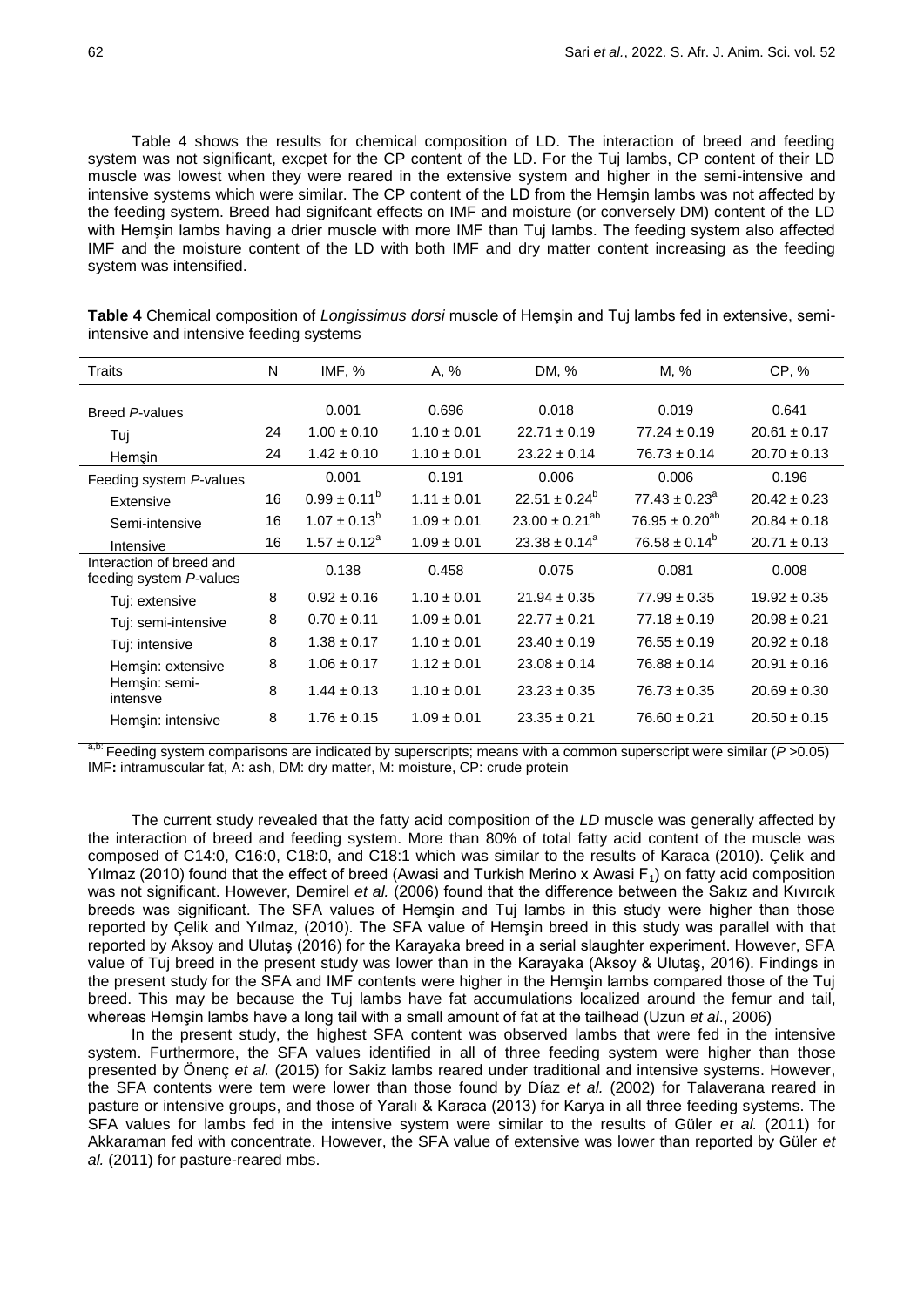The MUFA values in this study were lower than those observed by Önenç *et al.* (2015) for pasture-fed Sakız lambs fed concentrate. The MUFA values of extensive and intensive system groups were higher than those determined by Díaz *et al.* (2002) for Talaverana reared in pasture and and those in an intensively managed group, but parallel with the results of Güler *et al.* (2011) for Akkaraman when managed similarly. The C16:1, C17:1, C21:1 and MUFA values identified for Hemşin and Tuj in the present study were lower than those reported by Yaralı & Karaca (2013) and Karabacak *et al.* (2014). On the other hand, C16:1 and C21:1 values of Hemşin and Tuj breeds were higher than the values determined by Karabacak (2015) for Akkaraman sheep.

In contrast to MUFA, lambs in the extensive system had the highest PUFA value. In the present study, the carboxylic acid (C18:3) content of the lambs in extensive group was higher than in semi-intensive and IN. Díaz *et al.* (2005) found that C18:3 values in pasture-fed lambs in Uruguay were the highest (3.37%). Similarly, C18:3 content was moderate in German and English meat lambs fed with pasture and abundant feed. Yousefi *et al.* (2012) reported that the fat-tailed Chall lambs had higher PUFA values than Zel lambs. The PUFA values in this study were higher than those reported for Malya (Karabacak *et al.*, 2013), Dağlıç (Karabacak *et al.*, 2014), Akkaraman (Karabacak, 2015), Bafra (Yakan & Ünal, 2010), and Karacabey Merino (Geçgel *et al.*, 2015) breeds. The PUFA contents observed in lambs from the extensive system in this study were lower than those reported by Cividini *et al.* (2014) for the Jezersko-Solcava breed reared on pasture, but higher than they reported for lambs in the intensive system.

In this study, the lambs fed in the extensive and semi-intensive systems had higher CLA content than those lambs that were reared intensively and the CLA contents of Hemşin were higher than those of Tuj. Nuernberg *et al.* (2008) reported that the CLA content of pasture-fed lambs was higher than those fed intensively. Díaz *et al.* (2005) found that English lambs had a higher CLA value (1.05%) than was observed for either breed of lambs in the present study, regardless of the feeding system under which they were managed.

In recent years, red meats have been criticized by the consumers because of possible risk to cardiovascular health from their consumption (Wood *et al.*, 1999; Nuernberg *et al.*, 2008; Aksoy & Ulutaş, 2016). Among all the fatty acids, n-3 fatty acids reduce LDL in the blood and thus decrease the risk of atherosclerosis. Following the findings of Okeudo and Moss (2007) and Vacca *et al.* (2008), the Turkish Department Health (1994) recommended that the PUFA/SFA ratio should be greater than 0.45 and that of n-6 to n-3 fatty acid should be less than 4 in human diets. The PUFA to SFA ratios of the Hemşin and Tuj breeds in this study were higher than those reported by Yakan and Ünal (2010) for Bafra sheep and by Aksoy and Ulutaş (2016) for Karayaka when slaughtered at 30, 35, and 40 kg. Additionally, the PUFA/SFA content of IN in this study was higher than that reported by Geçgel *et al.* (2015) for Karacabey Merino and by Yaralı and Karaca (2013) for Karya reared under intensive systems. Similar to the present results, Santos-Silva *et al.* (2002) reported the n-6/n-3 relationship in lambs on an extensive system was lower than those in semi-intensive and intensive systems. The n-6 to n-3 ratio in this study for lambs reared in the extensive system was similar to that reported by Yaralı and Karaca (2013) for Karya lambs reared under extensive and semi-intensive management, and higher than was reported by Güler *et al.* (2011) for pasture-fed Akkaraman sheep. The n-6/n-3 ratio of lambs from this study in the intensive group was higher than that reported by Yaralı and Karaca (2013) for Karya and lower than that reported by Güler *et al.* (2011) for Akkaraman lambs reared similarly.

The AI values observed in this study for the two breeds in the three systems were lower than those reported by Salvatori *et al.* (2004) for crossbred lambs reared extensively and slaughtered at 64 days old, by Oriani *et al.* (2005) for lambs slaughtered at various ages, and by Vacca *et al.* (2008) for various breeds. These differences may be alternative manifestations of the interaction of breed and feeding system observed in the current study. The TI value of lambs in the intensive system of this study was lower than was reported by Yakan and Ünal (2010) for Bafra slaughtered at 30 - 35 kg and higher than those slaughtered at 40 - 45 kg. In this study, the highest SFA, AI, and TI values were observed for intensively fed lambs in both breeds, presumably because of the increase in IMF with the consumption of more concentrate feed.

The IMF contents of the Hemşin and Tuj lambs were lower than those of Esenbuğa *et al.* (2009) for Awasi and Morkaraman lambs, despite their having similar ash and CP contents. Likewise, the moisture contents of the meat from Hemşin and Tuj lambs were similar to values reported by Caneque *et al.* (2004) for Manchego sheep and Esenbuğa *et al.* (2001) for Morkaraman, Tuj, and Awasi x Tuj crosses. Additionally, the IMF content of lambs in the extensive and intensive groups was lower than reported by Priolo *et al.* (2002) for Ile de France lambs reared similarly. The IMF and CP contents of the *LD* from lambs reared in the extensive system were lower than those reported by Steinshamn *et al.* (2010) for lambs grazing mountain pasture. However, the ash, DM, and CP contents of meat from lambs in the intensive group were parallel with those reported by Şen *et al.* (2011) for similarly reared Karayaka lambs. But, IMF content detected in the present study was lower than was reported by Şen *et al.* (2011) for Karayaka lambs. Although the IMF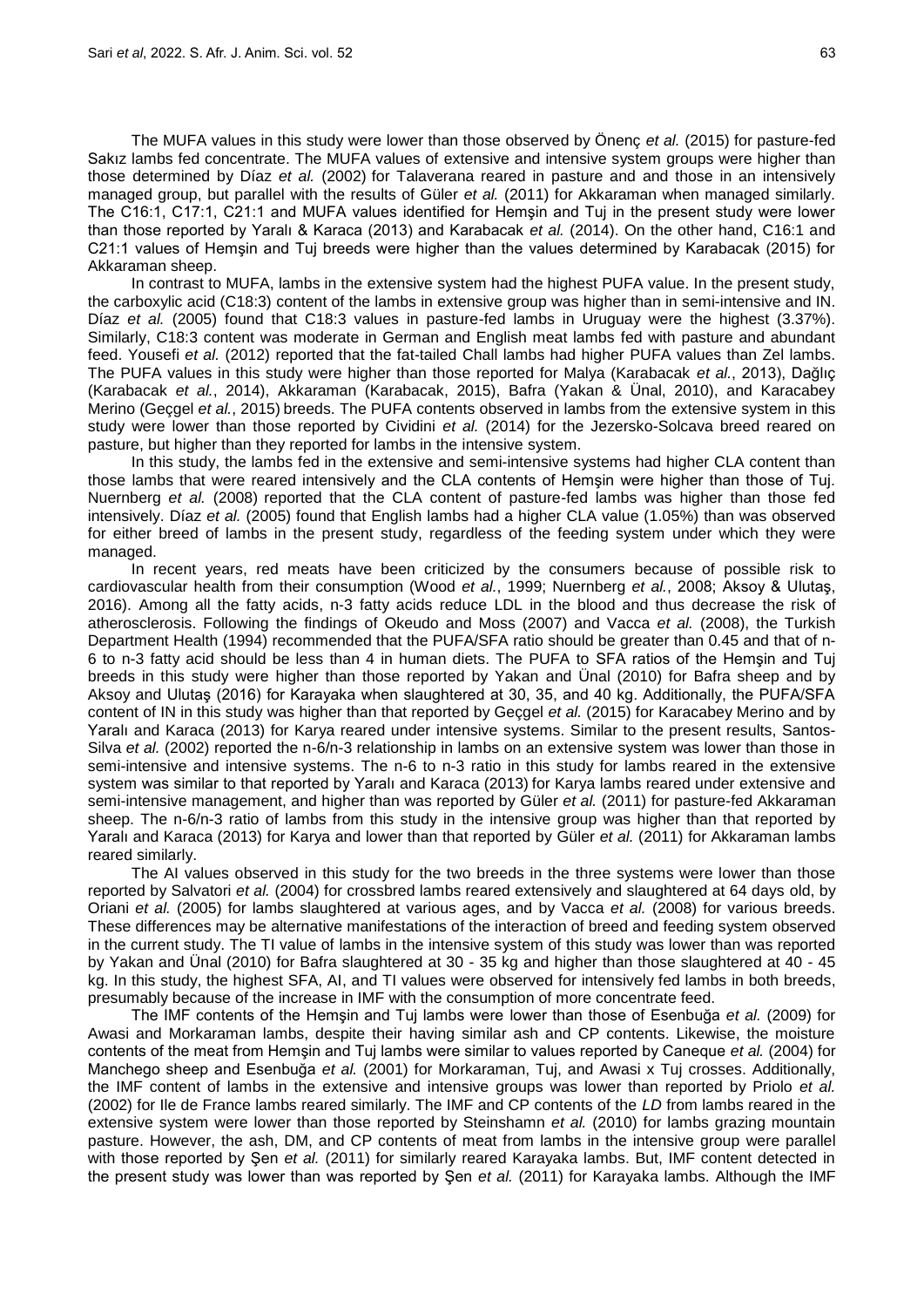content of Hemşin lambs was higher than that of Tuj lambs, their meat was drier. In this study, breed and feeding system interaction did not affect the IMF, ash, and DM contents, but did influence the CP content.

## **Conclusion**

Tuj lambs reared in the extensive system were deemed to have performed best because of their favourable PUFA/SFA ratio and low TI value. However, this assessment is tempered because these lambs had a lower CP content in the LD muscle.

#### **Acknowledgments**

The data in this study were obtained from projects supported by TUBITAK (number: 111 O 456) and Kafkas University Scientific Research Projects (number: 2012 - VF - 56). The authors gratefully acknowledge TUBİTAK and Kafkas University SRP for the financial contribution in every phase of the study. In addition, part of the study was presented at the Fifth National Zootechny Congress in Burdur, Turkey.

#### **Authors' Contributions**

MS, KÖ and MT designed the experiment. MS, YA, KÖ, HE, SAI, and MT collected the data. MS and YA performed the statistical analysis. MS, YA and KÖ wrote the paper. All authors reviewed and approved the manuscript.

### **Conflicts of Interest Declaration**

The authors declare no conflict of interest.

### **References**

- Aksoy, Y. & Ulutaş, Z., 2016. Meat production traits of local Karayaka sheep in Turkey 1. The meat quality characteristic of lambs. Ital. J. Food Sci. 28, 131-138. DOI: [10.14674/1120-1770/ijfs.v465](https://doi.org/10.14674/1120-1770/ijfs.v465)
- Aksoy, Y., Çiçek, Ü., Şen, U., Şirin, E., Uğurlu, M., Önenç, A., Kuran, M. & Ulutaş., Z., 2019. Meat production characteristics of Turkish native breeds: II. Meat quality, fatty acid, and cholesterol profile of lambs. Arch. Anim. Breed. 62, 41-48. DOI: 10.5194/aab-62-41-2019
- Aksoy, Y., Şahin, A., Ulutaş, Z. & Uğurlutepe, E., 2021. The effect of different slaughter weights on some meat quality traits of musculus longissimus dorsi thoracis of male Anatolian buffaloes. Trop. Anim. Health Prod. 53, 1-9. DOI: 10.1007/s11250-021-02571-z
- Anonymous, 1987. Standard methods for analysis of oils, fats and derivates. International Union of Pure and Applied Chemistry. 7th ed. Blackwell Scientific Publications, London.
- AOAC, 1990. Official methods of analysis. 15th ed. Association of Official Analytical Chemicals, Washington, DC, USA.
- Budimir, K., Mozzon, M., Toderi, M., D'Ottavio, P. & Trombetta, M.F., 2020. Effect of breed on fatty acid composition of meat and subcutaneous adipose tissue of light lambs. Animals 10, 535. DOI: [10.3390/ani10030535](https://doi.org/10.3390/ani10030535)
- [Cañeque,](https://europepmc.org/search?query=AUTH:%22V%20Ca%C3%B1eque%22) V., Pérez, C., Velasco, S., Díaz, M.T., Lauzurica, S., Álvarez, I., De Huidobro, F.R., Onega, E. & De La Fuente, J., 2004. Carcass and meat quality of light lambs using principal component analysis. Meat Sci. 67, 595- 605. DOI: [10.1016/j.meatsci.2004.01.002](https://doi.org/10.1016/j.meatsci.2004.01.002)
- Çelebi, Ş. & Kaya, A., 2008. Konjuge linoleik asitin biyolojik özellikleri ve hayvansal ürünlerde miktarını artırmaya yönelik bazı çalışmalar. Hayvansal Üretim 49, 62-68.
- Çelebi, Ş., Kaya, H. & Kaya, A., 2017. Omega-3 yağ asitlerinin insan sağlığı üzerine etkileri. Alınteri Zirai Bilimler Dergisi 32, 105-112. DOI: 10.28955/alinterizbd.319437
- Çelik, R. & Yılmaz, A., 2010. Certain meat quality characteristics of Awassi and Turkish Merino x Awassi (F1) lambs. Turk. J. Vet. Anim. Sci. 34, 349-357. DOI: 10.3906/vet-0805-27
- Cividini, A., Levart, A., Zgur, S. & Kompan, D., 2014. Fatty acid composition of lamb meat from the autochthonous Jezersko–Solcava breed reared in different production systems. Meat Sci. 97, 480-485. DOI: [10.1016/j.meatsci.2013.12.012](https://doi.org/10.1016/j.meatsci.2013.12.012)
- Demirel, G., Özpinar, H., Nazlı, B. & Keser, O., 2006. Fatty acids of lamb meat from two breeds fed different forage: concentrate content. Meat Sci. 72, 229-235. DOI: [10.1016/j.meatsci.2005.07.006](https://doi.org/10.1016/j.meatsci.2005.07.006)
- Demirok, E. & Kolsarıcı, N., 2010. Et ve ürünlerinde konjuge linoleik asit ve önemi. Gıda, 35, 1-7.
- den Hartigh L.J., 2019. Conjugated linoleic acid effects on cancer, obesity, and atherosclerosis: A review of pre-clinical and human trials with current perspectives. Nutrients 11(2), 370. https://doi.org/10.3390/nu11020370
- Department of Health, 1994. Nutritional aspects of cardiovascular disease, Report on Health and Social Subjects. No: 46, HMSO, London.
- Díaz, M.T., Álvarez, I.A., De la Fuente, J., Sañudo, C., Campo, M.M., Oliver, M.A., Font I Fornols, M., Montossi, F., San Julián, R., Nute, G.R. & Cañeque, V., 2005. Fatty acid composition of meat from typical lamb production systems of Spain, United Kingdom, Germany and Uruguay. Meat Sci. 71, 256-263. DOI: [10.1016/j.meatsci.2005.03.020](https://doi.org/10.1016/j.meatsci.2005.03.020)
- Díaz, M.T., Velasco, S., [Cañeque,](https://europepmc.org/search?query=AUTH:%22V%20Ca%C3%B1eque%22) V., Lauzurica, S., Ruiz de Huidobro, F., Pérez, C., González, J. & Manzanares, C., 2002. Use of concentrate or pasture for fattening lambs and its effect on carcass and meat quality. Small Ruminant Res. 43, 257-268. DOI: [10.1016/S0921-4488\(02\)00016-0](https://doi.org/10.1016/S0921-4488(02)00016-0)
- Doğan, N., 2019. TRA1 Bölgesinde (Erzurum, Erzincan, Bayburt) hanelerin kırmızı et, tavuk eti ve balık eti tüketimine yönelik mevcut durum üzerine bir araştırma. Türk Tarım ve Doğa Bilimleri Dergisi, 6, 285-295. DOI: [10.30910/turkjans.557121](https://doi.org/10.30910/turkjans.557121)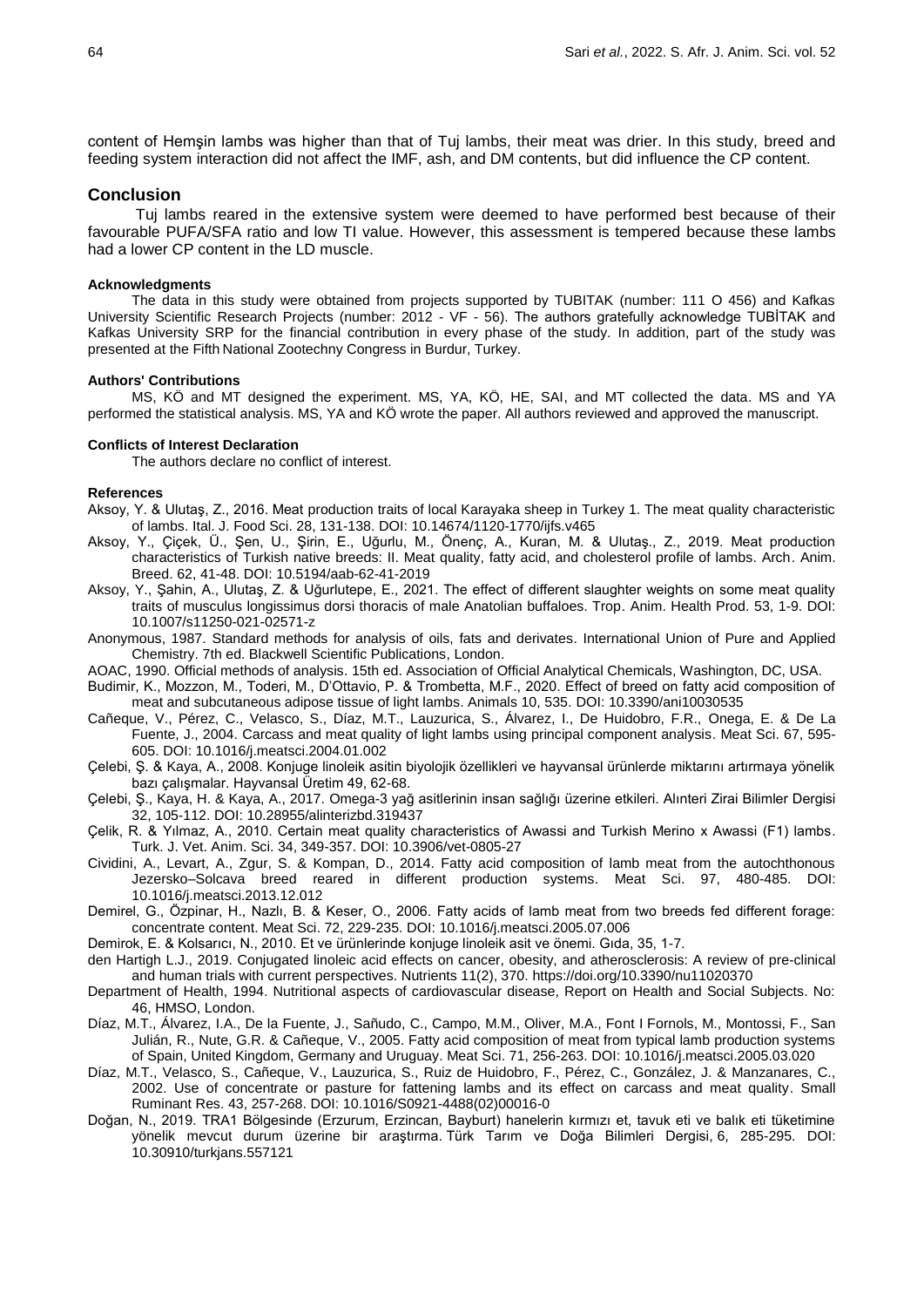- Ekiz, B., Yılmaz, A., Yalçıntan, H., Yakan, A., Koçak, O. & Özcan, M., 2019. The effect of production system and finish weight on carcass and meat quality of Kivircik lambs. Annals Anim. Sci. 19, 517-538. DOI: [10.2478/aoas-2019-](http://dx.doi.org/10.2478/aoas-2019-0010) [0010](http://dx.doi.org/10.2478/aoas-2019-0010)
- Enser, M., Hallett, K., Hewitt, B., Fursey, G.A.J. & Wood, J.D., 1996. Fatty acid content and composition of English beef, lamb and pork at retail. Meat Sci. 42, 443-456. DOI: [10.1016/0309-1740\(95\)00037-2](https://doi.org/10.1016/0309-1740(95)00037-2)
- Esenbuğa, N., Macit, M., Karaoğlu, M., Aksakal, V., Aksu, M.I., Yörük, M.A. & Gül M., 2009. Effect of breed on fattening performance, slaughter and meat quality characteristics of Awassi and Morkaraman lambs. Livestk. Sci. 123, 255- 260. DOI: [10.1016/j.livsci.2008.11.014](https://doi.org/10.1016/j.livsci.2008.11.014)
- Esenbuğa, N., Yanar, M. & Dayioğlu, H., 2001. Physical, chemical and organoleptic properties of ram lamb carcasses from four fat-tailed genotypes. Small Ruminant Res. 39, 99-105. DOI: [10.1016/S0921-4488\(00\)00187-5](https://doi.org/10.1016/S0921-4488(00)00187-5)
- Eynard, A.R. & Lopez, C.B., 2003. Conjugated linoleic acid (CLA) versus saturated fats/cholesterol: Their proportion in fatty and lean meats may affect the risk of developing colon cancer. Lipids Health Disease 2, 1-5. DOI: 10.1186/1476-511X-2-6
- Feldman, R.D., Campbell, N., Larochelle, P., Bolli, P., Burgess, E.D. & Carruthers, S.G., 1999. Canadian recommendations for the management of hypertension. Task Force for the Development of the 1999 Canadian Recommendations For the Management of Hypertension. CMAJ 161 (Suppl 12), 1-17.
- Folch, J., Lees, M. & Stanley, G.H.S., 1957. A simple method for the isolation and purification of total lipides from animal tissues. J. Biol. Chem. 226, 497-509.
- Garaffo, M.A., Vassallo-Angius. R., Nengas, Y., Lembo, E., Rando, R., Maisano, R., Dugo, G. & Giuffrida, D., 2011. Fatty acids profile, atherogenic (IA), thrombogenic (IT) health lipid indices, of raw roe of Blue Fin Tuna (Thunnus Thynnus L.) and their salted product 'Bottarga'. Food Nutr. Sci. 2, 736-743. DOI: 10.4236/fns.2011.27101
- Geçgel, U., Yılmaz, İ., Özder, M., Sezenler, T., Soysal, D. & Gürcan, E.K., 2015. Fatty acid profile of Turkish Bandirma crossbreed, Karacabey Merino multiplier and Karacabey Merino nucleus lambs raised in the same intensive production system. Small Ruminant Res. 125, 10-14. DOI: [10.1016/j.smallrumres.2015.02.001](https://doi.org/10.1016/j.smallrumres.2015.02.001)
- Güler, G.O., Aktümsek, A. & Karabacak, A., 2011. Effect of feeding regime on fatty acid composition of longissimus dorsi muscle and subcutaneous adipose tissue of Akkaraman lambs, Kafkas UnivVet Fak Derg 17, 885-892. DOI: 10.9775/kvfd.2011.4495
- Horcada-Ibáñez, A., Beriain-Apesteguía, M., Lizaso-Tirapu, G., Insausti-Barrenetxea, K. & Purroy-Unanua, A., 2009. Effect of sex and fat depot location on fat composition of Rasa Aragonesa lambs. Agrociencia 43, 803-813.
- Junkuszew, A., Nazar, P., Milerski, M., Margetin, M., Brodzki, P. & Bazewicz, K., 2020. Chemical composition and fatty acid content in lamb and adult sheep meat. Arch. Anim. Breed. 63, 261-268. DOI: 10.5194/aab-63-261-2020
- Karabacak, A., 2015. Fatty acid composition and conjugated linoleic acid (CLA) content in different carcass parts of Akkaraman lambs. Indian J. Anim. Res. 49, 191-195. DOI [:10.5958/0976-0555.2015.00044.8.](https://arccjournals.com/journal/indian-journal-of-animal-research/B-226)
- Karabacak, A., Aytekin, A. & Boztepe, S., 2013. Malya kuzularında karkas bölgelerinin yağ asidi kompozisyonu, Hayvansal Üretim, 54, 1, 38-43.
- Karabacak, A., Aytekin, A. & Boztepe, S., 2014. Fatty acid composition and conjugated linoleic acid content in different carcass parts of Dağlıç lambs, Sci. World J. 1, 5. DOI: [10.1155/2014/821904](https://doi.org/10.1155/2014/821904)
- Karaca, S., 2010. Fattening performance, slaughter and carcass characteristics, meat quality and fatty acid composition of Karakaş lambs and hair goat kids on intensive and extensive conditions, PhD thesis, Yüzüncü Yıl University, Van, Turkey.
- Kurban, S., Mehmetoğlu, İ., 2006. Konjuge linoleik asit metabolizması ve fizyolojik etkileri. Türk Klinik Biyokimya Dergisi 4, 89-100.
- Lehnen, T.E., Da Silva, M.R., Camacho, A., Marcadenti, A. & Lehnen, A.M., 2015. A review on effects of conjugated linoleic fatty acid (CLA) upon body composition and energetic metabolism. J. Internat. Soc. Sports Nutr.12, 1-11. DOI: 10.1186/s12970-015-0097-4
- Mozaffarian, D., Cao, H., King, I.B., Lemaitre, R.N., Song, X., Siscovick, D.S. & Hotamşligil, G.S., 2010. Circulating palmitoleic acid and risk of metabolic abnormalities and new-onset diabetes, American J. Clinical Nutr. 92, 1350- 1358. DOI: [10.3945/ajcn.110.003970](https://doi.org/10.3945/ajcn.110.003970)
- NRC (National Research Council)., 1985. Nutrient requirements of sheep. 6th rev. ed. National Academy Press, Washington, DC.
- Nuernberg, K., Fischer, A., Nuernberg, G., Ender, K. & Dannenberger, D., 2008. Meat quality and fatty acid composition of lipids in muscle and fatty tissue of Skudde lambs fed grass versus concentrate. Small Ruminant Res. 74, 279- 283. DOI: [10.1016/j.smallrumres.2007.07.009](https://doi.org/10.1016/j.smallrumres.2007.07.009)
- Okeudo, N.J. & Moss, B.W., 2007. Intramuscular lipid ant fatty acid profile of sheep comprising four sex-types and seven slaughter weights produced following commercial procedure. Meat Sci. 76 135-141. DOI: [10.1016/j.meatsci.2006.08.017](https://doi.org/10.1016/j.meatsci.2006.08.017)
- Önenç, S.S., Özdoğan, M., Aktümsek, A. & Taşkın, T., 2015. Meat quality and fatty acid composition of Chios male lambs fed under traditional and intensive conditions. Emirates J. Food Agric. 27, 636-642. DOI:10.9755/ejfa.2015.04.068
- Oriani, G., Maiorano, G., Filetti, F., Di Cesare, C., Manchisi, A. & Salvatori, G., 2005. Effect of age on fatty acid composition of Italian Merino suckling lambs. Meat Sci. 71, 557-562. DOI: [10.1016/j.meatsci.2005.04.040](https://doi.org/10.1016/j.meatsci.2005.04.040)
- Öztürk, M.O., 2014. Essential fatty acid effects on human metabolism and nutrition. Kocatepe Vet. J. 7, 37-40. https://dergipark.org.tr/tr/pub/kvj/issue/32966/367058
- Park, Y. & Pariza, M.W., 2007. Mechanisms of body fat modulation by conjugated linoleic acid (CLA). Food Res. Internat. 40, 311-323. DOI: [10.1016/j.foodres.2006.11.002](https://doi.org/10.1016/j.foodres.2006.11.002)